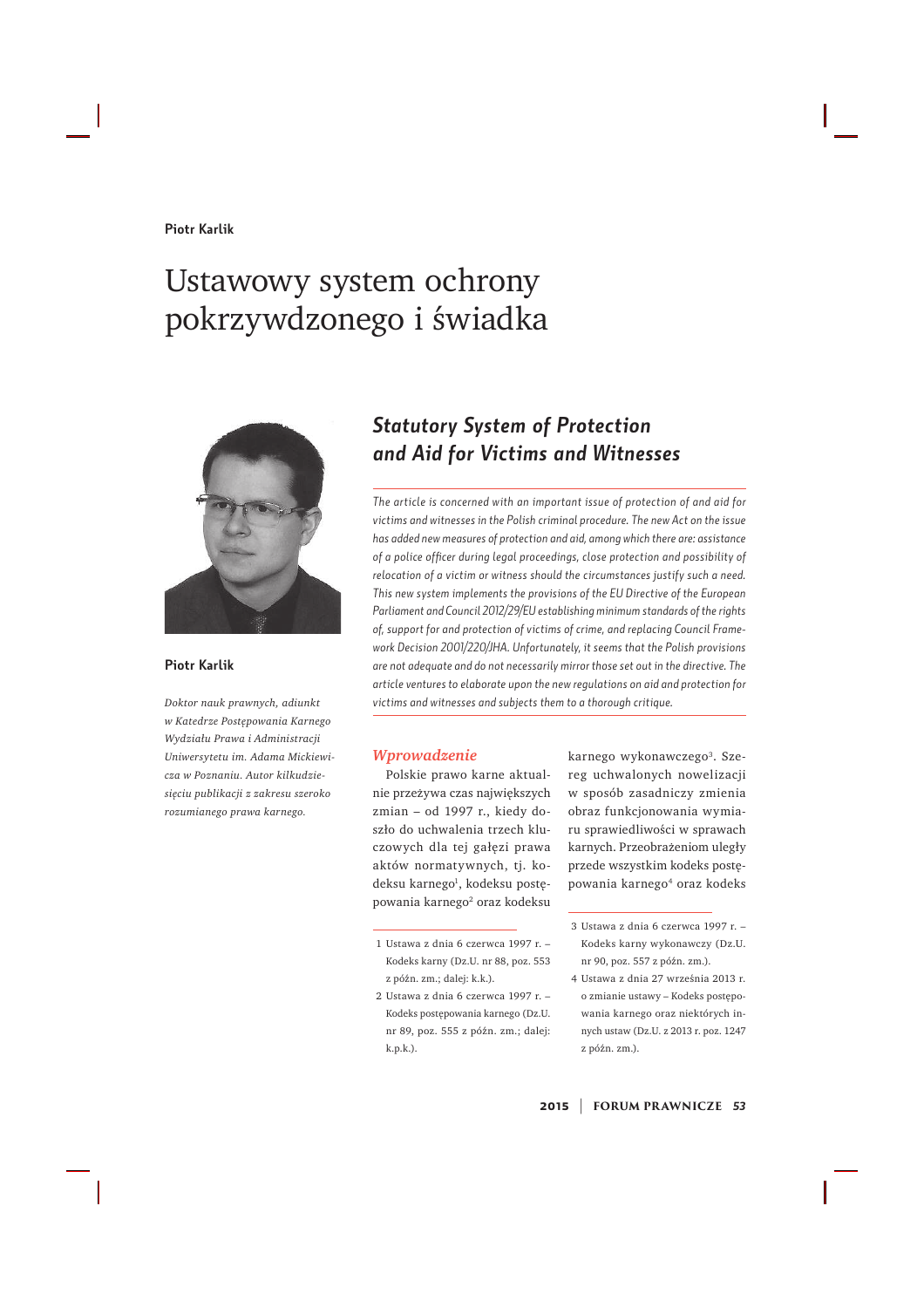karny<sup>5</sup>. Istotne zmiany dotyczą również kodeksu karnego wykonawczego, zwłaszcza w kontekście uchylenia ustawy o dozorze elektronicznym. Powyższe sprawia, że uprawnione stają się twierdzenia mówiące nawet o zmianie paradygmatu prawa

jednostek prokuratury<sup>8</sup> oraz – w mniejszym stopniu - sądów powszechnych. Jednakże, co warto podkreślić, a co czesto bywa zapominane, nowelizacja procedury karnei dotyczy także Policii. Można nawet powiedzieć, że Policja stała się największym

### **Szereg uchwalonych nowelizacji w sposób** zasadniczy zmienia obraz funkcjonowania wymiaru sprawiedliwości w sprawach karnych.

karnego'. Po 1 lipca 2015 r., a więc kiedy całość nowelizacji weszła już w życie, znaczna część spraw karnych będzie kończyła się w ramach trybów konsensualnych, ponadto istotnie zmieni się profil orzekanych kar – od tej pory najbardziej preferowana jest kara grzywny, pojawiła się także możliwość orzekania sekwencji kar (art. 37b k.k.)<sup>7</sup>. Oznacza to także zasadnicze przemiany w zakresie obowiązków spoczywających na organach prowadzących postępowanie karne, zwłaszcza na etapie przygotowawczym, oraz modelu ich funkcjonowania. Problem ten dotyczy przede wszystkim powszechnych

- 5 Ustawa z dnia 20 lutego 2015 r. o zmianie ustawy Kodeks karny oraz niektórych innych ustaw (Dz.U. z 2015 r. poz. 396).
- 6 J. Skorupka, Paradygmat współczesnego procesu karnego (w:) J. Skorupka, I. Hayduk-Hawrylak (red.) Współczesne tenden $r$ *ie w rozwoju procesu karnego z perspektywy dogmatyki oraz teorii i filozofii prawa, Warszawa 2011, s. 15 i n.*
- 7 M. Królikowski, R. Zawłocki, Prawo karne, Warszawa 2015, s. 345; M. Małolepszy, Rewolucyjna reforma polskiego systemu sankcji i jej możliwy wpływ na wymiar kar za przestępstwa przeciwko mieniu, referat wygłoszony na konferencji "Zorganizowana transgraniczna przestępczość", która odbyła się w dniach 4-5 września 2014 r. w Konigs Wusterhausen, https://www. rewi.europa-uni.de/pl/lehrstuhl/pr/polstrafrecht/lehrstuhlinhaber/schriftenverzeichnis/M Malolepszy -Rewolucyjna--reforma-polskiego-systemu-sankcii.pdf (dostep 15.05.2015). Przeciwko posługiwaniu się terminem "kara mieszana" zob. słuszne uwagi M. Małeckiego, Ustawowe zagrożenie karą i sądowy wymiar kary (w:) W. Wróbel (red.), Nowelizacja prawa *karnego 2015. Komentarz, Kraków 2015, s. 296 i n.*

głównym podmiotem wprowadzonych regulacji. Przesunięcie ciężaru aktywności prokuratora na funkcję oskarżycielską<sup>9</sup> sprawia, że zadania do tej pory przypisane prokuratorom bedą musieli wykonywać funkcjonariusze Policji. Prokuratorzy będą w jeszcze wiekszym stopniu polegali na działalności Policji, ograniczając się jedynie do sprawowania nadzoru w możliwym do zrealizowania wymiarze. Ponadto na Policję zostały nałożone nowe, dotąd nieznane obowiązki. Najlepszym tego przykładem jest ustawa z dnia 28 listopada 2014 r. o ochronie i pomocy dla pokrzywdzonego i świadka (dalej: ustawa)<sup>10</sup>, która czyni komendantów wojewódzkich Policji odpowiedzialnymi za wdrożenie nowego systemu ochrony pokrzywdzonego i świadka. Powyższy akt normatywny stanowi całkowitą nowość w kwestii podejścia polskich organów procesowych do tych uczestników procesu karnego, co sprawia, że warto bliżej przyjrzeć się wprowadzonym mechanizmom ochrony pokrzywdzonego i świadka.

<sup>8</sup> J. Skorupka, Wpływ kontradyktoryjności rozprawy głównej *na przebieg postępowania przygotowawczego (w:) P. Wiliński* (red.), Kontradyktoryjność w polskim procesie karnym, Warszawa 2013. s. 79 i n.

<sup>9</sup> R. Olszewski, Role prokuratora w postepowaniu karnym, "Prokuratura i Prawo" 2014, nr 1, s. 46; T. Grzegorczyk, Po*stepowanie przygotowawcze w świetle nowelizacji z 27 września*  $2013$ r. i rola w nim prokuratora w aspekcie sądowego stadium procesu, "Prokuratura i Prawo" 2015, nr 1-2, s. 31. 10 Dz.U. z 2015 r. poz. 21.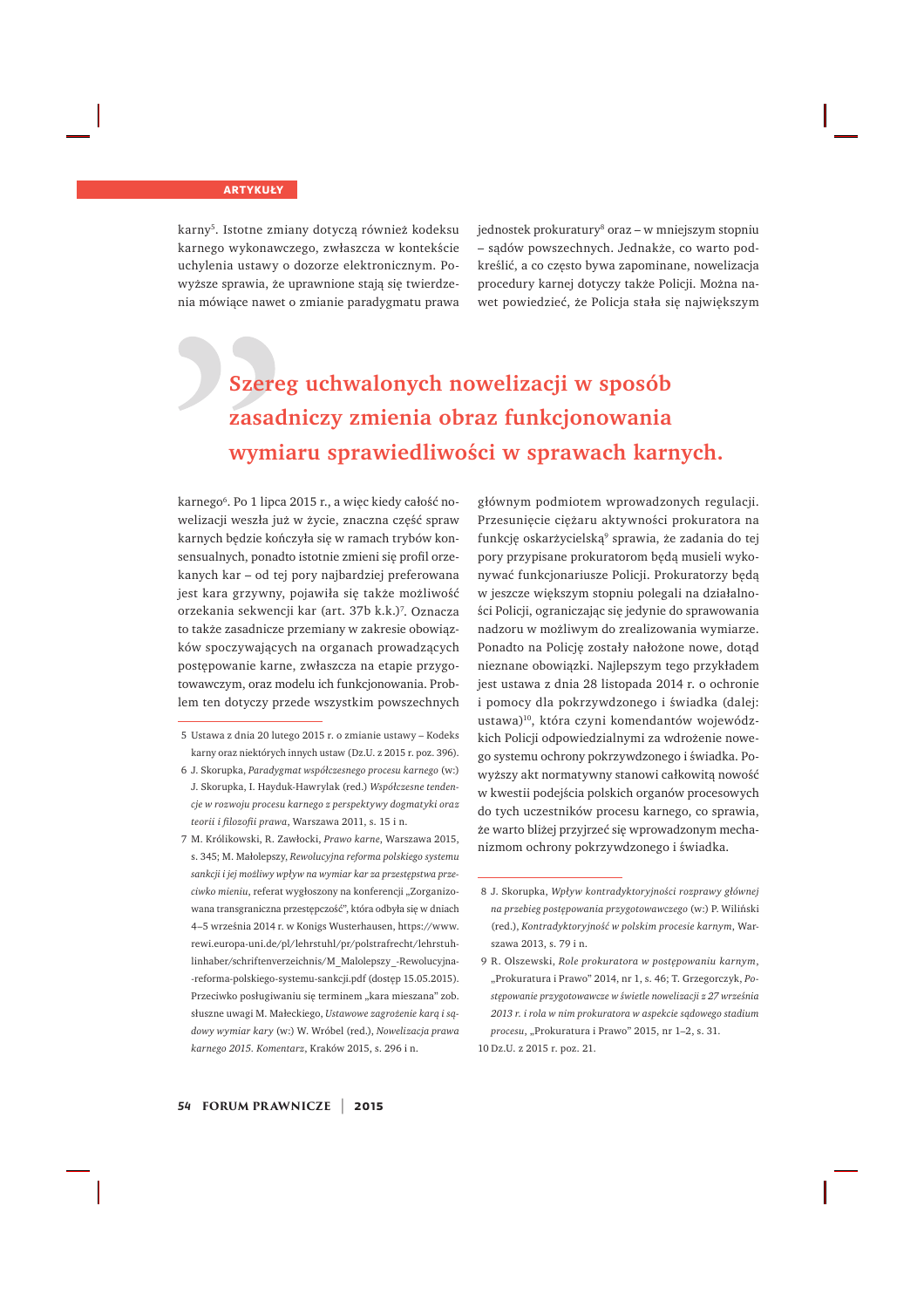#### *I. Dotychczasowe regulacje dotyczące ochrony pokrzywdzonego i świadka*

Niniejsza ustawa ustanawia system policyjnej ochrony pokrzywdzonego i świadka, który ma funkcjonować niezależnie od istniejacych już w kodeksie postępowania karnego mechanizmów ochrony<sup>11</sup>. Zgodnie z zamierzeniem ustawodawcy celem tej regulacji jest, po pierwsze, uzupełnienie luki w prawie, gdyż – jak podnosi się w uzasadnieniu projektu ustawy – w Polsce brak obecnie kompleksowego aktu prawnego mającego na celu ochronę świadka i pokrzywdzonego, wobec których zachodzi zagrożenie życia lub zdrowia wynikające ze złożenia zeznań lub wyjaśnień obciążających sprawcę przestępstwa lub też z samego faktu uczestnictwa w postępowaniu karym<sup>12</sup>. Powyższy akt normatywny stanowi – w zamyśle jego twórców – także implementację dyrektywy Parlamentu Europejskiego i Rady 2012/29/UE z dnia 25 października 2012 r. ustanawiającej normy minimalne w zakresie praw. wsparcia i ochrony ofiar przestępstw oraz zastępującej decyzję ramową Rady 2001/220/WSiSW13, a także dyrektywy Parlamentu Europejskiego i Rady 2011/99/UE z dnia 13 grudnia 2011 r. w sprawie europejskiego nakazu ochrony<sup>14</sup>. W tym kontekście należy przypomnieć, że powyższe dyrektywy powiązane są bezpośrednio z innymi aktami prawnymi dotyczącymi omawianej tematyki. Należą do nich przede wszystkim rekomendacje Komitetu Ministrów Rady Europy, w tym przede wszystkim rekomendacja nr R (97)13 odnosząca się do zastraszania świadków i prawa do obrony z dnia 10 września

1997 r.<sup>15</sup> oraz rekomendacja Rec (2005) o ochronie świadków i osób współpracujących z wymiarem sprawiedliwości z dnia 20 kwietnia 2005 r. Warto podkreślić, że także na arenie krajowej podejmowane są kroki mające na celu zwiększenie ochrony pokrzywdzonych i świadków w procesie karnym. Przykładem jest omawiana ustawa, która w zamyśle projektodawców stanowić ma "realizację Krajowego Programu Działań na rzecz Równego Traktowania na lata 2013-2016 (cel główny 1, cel szczegółowy 1.1 - implementacja dyrektywy 2012/29/UE), jak również Krajowego Programu na rzecz Przeciwdziałania Przemocy w Rodzinie na lata 2014-2020 (obszar 2: ochrona i pomoc osobom dotkniętym przemocą w rodzinie"<sup>16</sup>. Można więc zauważyć, że zagadnienie ochrony pokrzywdzonego i świadka w procesie karnym ma charakter wieloaspektowy, a podejmowane środki stanowią przejaw złożonej aktywności państwa w sferze szeroko rozumianej ochrony jednostki – przed wszelkimi przejawami dyskryminacji i nierównego traktowania.

#### *II. System ochrony i pomocy w ustawie z 28 listopada 2014 r.*

Ustawa o ochronie i pomocy dla pokrzywdzonego i świadka składa się z trzech części. Pierwsza obejmuje rozwiązania autonomiczne, które tworzą pozakodeksowy system ochrony dla pokrzywdzonego i świadka w związku z toczącym się lub zakończonym procesem karnym. Druga część to zmiany w kodeksie postępowania karnego stanowiące implementację wspomnianej wcześniej dyrektywy 2012/29/UE. Natomiast trzecia grupa przepisów wprowadza europejski nakaz ochrony ustanowiony przez dyrektywę Parlamentu Europejskiego i Rady 2011/99/UE. Z uwagi na obszerność tematyki omówiona zostanie jedynie część pierwsza z odwołaniami do części drugiej.

Raz jeszcze warto podkreślić, że dotychczas istniejące mechanizmy ochrony pokrzywdzonych i świadków, które gwarantowałyby im bezpieczeństwo w związku z toczącym się postępowaniem karnym,

16 Uzasadnienie..., cyt. wyżej, s. 1.

<sup>11</sup> Można do nich zaliczyć chociażby instytucję świadka incognito oraz możliwość utajnienia danych dotyczących miejsca zamieszkania uregulowaną w przepisie art. 191 $\S$ 3 k.p.k.; E. Bieńkowska, Nowe środki ochrony i pomocy dla pokrzywdzonych i świadków, "Prokuratura i Prawo" 2015, nr 10, s. 18.

<sup>12</sup> Uzasadnienie rządowego projektu ustawy o ochronie i pomocy dla pokrzywdzonego i świadka, druk nr 2653, http://www. sejm.gov.pl/sejm7.nsf/druk.xsp?nr=2653 (dostęp 20.11.2015), s. 1.

<sup>13</sup> Implementacja dokonana została ustawa z dnia 13 czerwca 2013 r. o zmianie ustawy – Kodeks karny oraz ustawy – Kodeks postepowania karnego (Dz.U. z 2013 r. poz. 849).

<sup>14</sup> Dz.Urz. UE L 338 z 21.12.2011, s. 2.

<sup>15</sup> Tekst polski (w:) E. Bieńkowska, L. Mazowiecka, Ofiara przestępstwa w dokumentach międzynarodowych, Warszawa  $2009. s. 84 - 90.$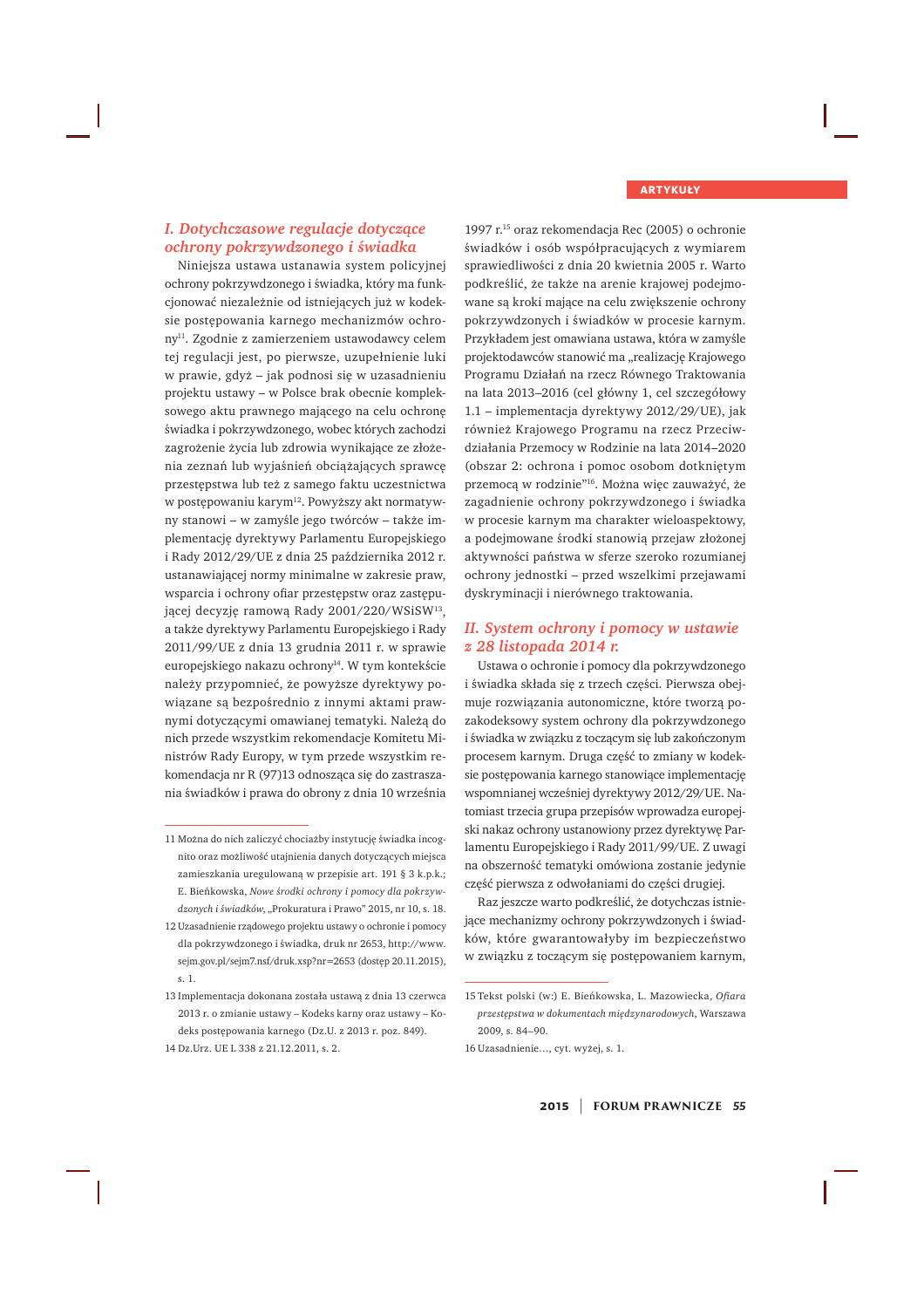okazały się niewystarczające i fragmentaryczne<sup>17</sup>. Dlatego wprowadzone rozwiązania stanowią całkowitą nowość w zakresie ochrony pokrzywdzonego i świadka. W założeniu twórców maja one funkcionować niezależnie od mechanizmów uregulowanych w kodeksie wyobrazić sobie sytuację, w której pokrzywdzony, nawet nie mając wiedzy na temat popełnionego przestępstwa, nie zostanie przesłuchany w charakterze świadka. Trudno zgodzić sie także z twierdzeniem, że takie przesłuchanie byłoby bezprzedmiotowe<sup>19</sup>, zwłaszcza

## **Istniejace mechanizmy ochrony pokrzywdzonych L** świadków, które gwarantowałyby im bezpieczeństwo w związku z toczącym się postępowaniem karnym, okazały się niewystarczające i fragmentaryczne.

postępowania karnego. Jak przyznano w uzasadnieniu projektu omawianej ustawy, inspiracje w dużej mierze stanowiły instytucje uregulowane w ustawie o świadku koronnym<sup>18</sup>. Osobowe źródła dowodowe nadal dostarczają przytłaczającej części wszystkich wykorzystywanych w procesie karnym dowodów. Ponadto w przeciwieństwie do świadka koronnego są to uczciwi obywatele, którzy zdecydowali się współpracować z organami wymiaru sprawiedliwości, dlatego tym bardziej należy objąć ich stosowną ochroną.

#### 1. Zakres podmiotowy środków ochrony *i pomocy*

Zgodnie z tytułem samej ustawy zakres jej zastosowania ma objąć przede wszystkim pokrzywdzonego i świadka. Oczywiście nie ulega wątpliwości, że w większości procesów karnych dochodzi do kumulacji ról procesowych, gdzie pokrzywdzony jednocześnie występuje w charakterze świadka. W zasadzie trudno

18 Tamże, s. 8.

w świetle art. 2 § 1 k.p.k. Warto jednak pamiętać, że nie każdy świadek w postepowaniu karnym jest jednocześnie pokrzywdzonym, co twórcy ustawy – jak się wydaje – pominęli. Ustawa ponadto przewiduje objęcie systemem ochrony także osób najbliższych dla pokrzywdzonego i świadka<sup>20</sup>. W celu ustalenia kręgu tych osób ustawa odsyła do przepisu art. 115 § 11 k.k. Takie rozszerzenie podmiotowego zakresu ochrony jest niewątpliwie zasadnym rozwiązaniem. Objęcie systemem ochrony jedynie pokrzywdzonego lub świadka znacząco osłabiałoby efektywność podjętych działań. Należy pamiętać, że bez zapewnienia ochrony osobom najbliższym chęć współpracy pokrzywdzonego lub świadka znacząco maleje. Albowiem istnieje realna obawa wywierania nacisku na pokrzywdzonego lub świadka, właśnie przez grożenie lub zastraszanie osób dla nich najbliższych. Widać zatem wyraźnie, że rola osoby najbliższej w procesie ochrony jest nie do przecenienia<sup>21</sup>. Warto dodać, że

<sup>17</sup> E. Bieńkowska, Wokół projektu utworzenia systemu ochrony pokrzywdzonego i świadka, "Prokuratura i Prawo" 2015, nr 3, s. 41; K. Karsznicki, Program ochrony świadka w Polsce *na tle regulacji prawnych innych państw członkowskich Unii Europejskiej*, "Prokuratura i Prawo" 2013, nr 9, s. 24; Uzasadnienie..., cyt. wyżej, s. 1.

<sup>19</sup> Tamże, s. 2.

<sup>20</sup> *Ustawa o ochronie i pomocy dla pokrzywdzonego i świadka*, "Stołeczny Magazyn Policyjny" 2015, nr 3, s. 16, http://magazyn.policja.waw.pl/portal/mag/1268/55975/Stoleczny Magazyn\_Policyjny\_\_nr\_032015.html (dostęp 20.11.2015).

<sup>21</sup> Zob. D. Tarnowska, Udział osoby najbliższej w postępowaniu *karnym*, "Prokuratura i Prawo" 2008, nr 12, s. 127 i n.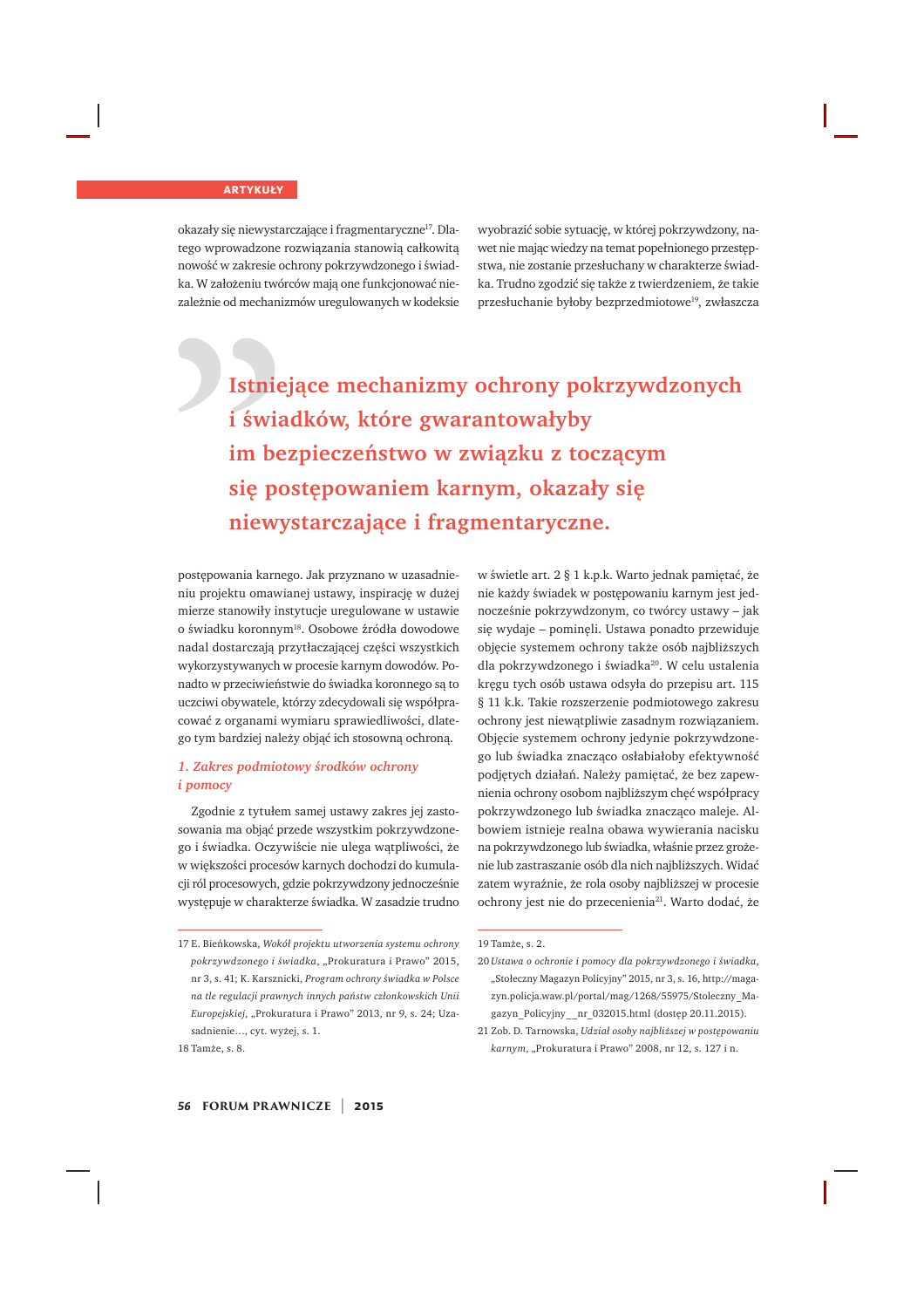obecne kodeksowe regulacje – z wyjątkiem instytucji świadka incognito – w żaden sposób nie chronią osób najbliższych dla pokrzywdzonego lub świadka.

Ostateczny zakres podmiotowy potencialnei ochrony jest zatem weższy, niż wcześniej proponowano. W trakcie prac nad ostatecznym kształtem ustawy pojawiały się głosy, że docelowo miałaby ona objąć także podejrzanego, oskarżonego, a nawet do przyznania środków ochrony. Nie wiadomo, dlaczego istniejące zagrożenie ma dotyczyć jedynie życia lub zdrowia. Wprawdzie zakres przesłanek jest tożsamy z tym funkcionującym w ustawie o świądku koronnym, jednak takie wytłumaczenie nie przekonuje. Niewątpliwie życie i zdrowie to najważniejsze wartości, które zasadnie zostały wysunięte na plan pierwszy, jednakże wydaje się, że katalog przesła-

### W zależności od stopnia istniejącego zagrożenia ustawodawca przewidział trzy rodzaje środków ochrony i pomocy.

skazanego<sup>22</sup>. Z oczywistych względów takie pomysły należy ocenić jako nietrafione, podważające ideę, która legła u podstaw wprowadzenia tego aktu normatywnego, tj. zasadniczego wzmocnienia pozycji pokrzywdzonego i świadka. Należy zatem wyrazić zadowolenie, że nie zostały one wcielone w życie.

#### 2. Przesłanki stosowania środków ochrony **L** i pomocy

Przesłanką zastosowania przewidzianych w ustawie środków ochrony jest zagrożenie dla życia lub zdrowia pokrzywdzonego lub świadka, pozostające w związku z toczącym się albo zakończonym postępowaniem karnym, w którym pokrzywdzony lub świadek brał udział (art. 1). Dodatkowo – zgodnie z art. 2 ustawy – przy ocenie stopnia zagrożenia dla życia lub zdrowia pokrzywdzonego, świadka lub osób im najbliższych bierze się pod uwagę ich właściwości i warunki osobiste, związek ze sprawcą, rodzaj, sposób i okoliczności popełnienia czynu oraz motywacje sprawcy.

Powyższe postanowienia rodzą wiele wątpliwości. Przede wszystkim wydaje się, że ustawodawca zdecydował się na zbyt wąskie określenie podstaw nek mógłby być szerszy. Wzorem mogłoby być rozwiązanie przewidziane w przypadku zastosowania instytucji świadka incognito. Zgodnie z przepisem art. 184 § 1 k.p.k. przesłankami do wydania postanowienia o zachowaniu w tajemnicy okoliczności umożliwiających ujawnienie tożsamości świadka jest uzasadniona obawa niebezpieczeństwa dla życia, zdrowia, wolności albo mienia w znacznych rozmiarach<sup>23</sup>. Takie zakreślenie katalogu przesłanek stosowania środków ochrony wobec pokrzywdzonego i świadka wydaje się bardziej zasadne. Należy pamiętać, że są to osoby, które zdecydowały się współpracować z wymiarem sprawiedliwości – nie jak w przypadku świadka koronnego – dobrowolnie, a przede wszystkim bezinteresownie. Między innymi dlatego należałoby rozszerzyć przesłanki stosowania środków ochrony wobec pokrzywdzonego i świadka. Pozwoliłoby to na zachowanie pewnej spójności z już istniejącymi mechanizmami ochrony.

#### 3. Rodzaje środków ochrony i pomocy

W zależności od stopnia istniejącego zagrożenia ustawodawca przewidział trzy rodzaje środków ochrony i pomocy. Należą do nich: ochrona na czas czynności procesowej, ochrona osobista oraz pomoc

<sup>22</sup>M. Piechocki, Świadek pod ochroną, "Na wokandzie" 2014, nr 20, s. 14; krytycznie E. Bieńkowska, Wokół projektu..., dz. cyt.,  $s. 42$ .

<sup>23</sup> Zob. P. Wiliński, Świadek incognito w polskim procesie karnym, Kraków 2003. s. 95 i n.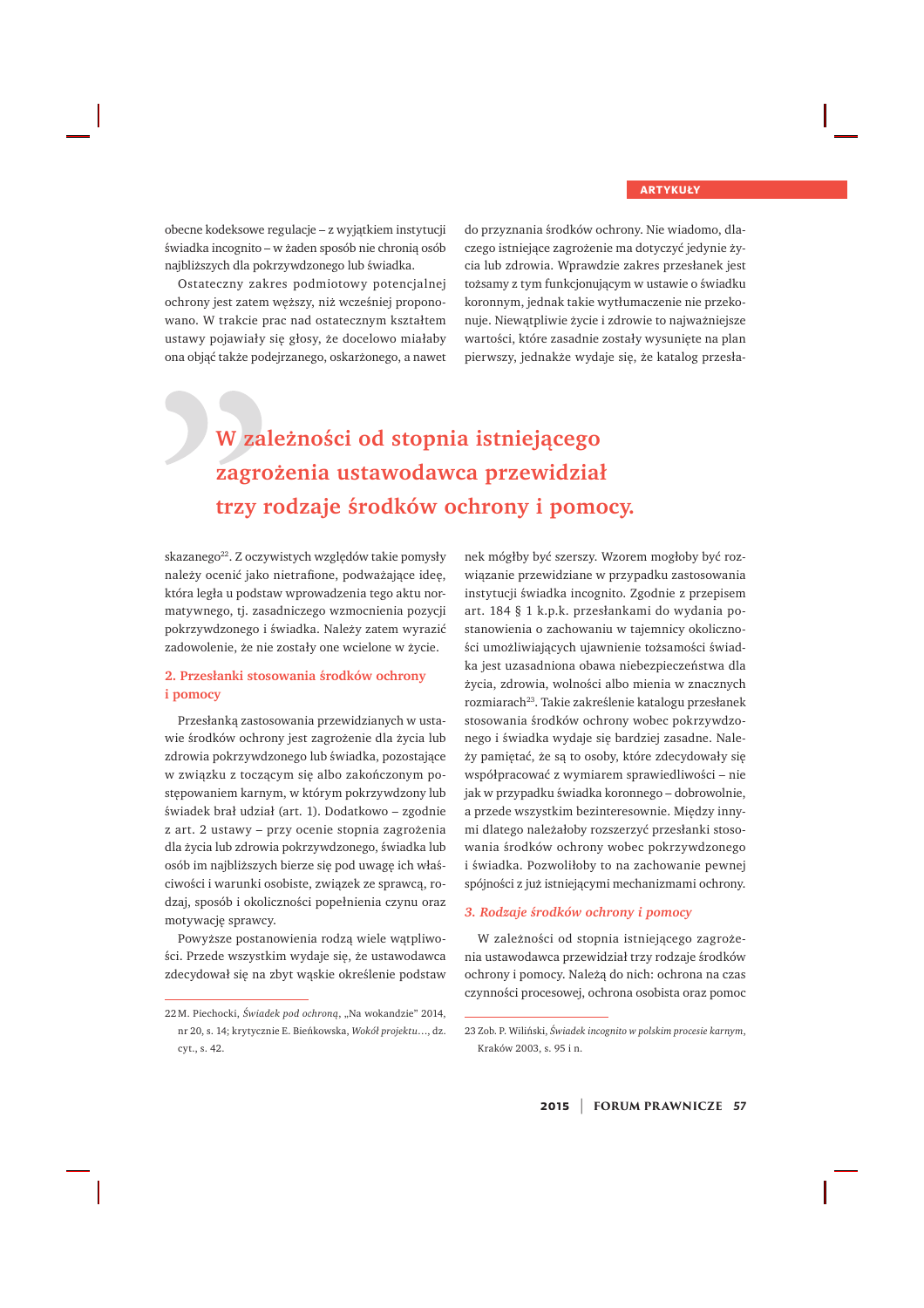w zakresie zmiany miejsca pobytu. Ochrona na czas czynności procesowej jest podstawową formą ochrony, która może być stosowana w razie "zwykłego" zagrożenia dla życia i zdrowia osoby chronionej. Zgodnie z art. 4 ust. 2 ustawy może ona polegać na obecności funkcjonariusza Policji w pobliżu osoby chronionej w trakcie czynności procesowej z jej udziałem, w drodze do miejsca przeprowadzenia tej czynności lub w drodze powrotnej. Natomiast w przypadku kwalifikowanego, tj. wysokiego stopniewystarczające. Pomoc w zakresie zmiany miejsca pobytu może polegać na:

- udostepnieniu tymczasowego lokalu mieszkalnego, zapewniającego zaspokojenie podstawowych potrzeb bytowych;
- pomocy w wynajęciu mieszkania;
- pomocy w przeprowadzce lub zagospodarowaniu:
- pomocy w załatwieniu ważnych spraw życiowych związanych ze zmianą miejsca pobytu.

Ochrona osobista i pomoc w zakresie zmiany miejsca pobytu mogą być stosowane w sprawach, w których rozpoznanie w pierwszej instancji należy do właściwości sądu okręgowego.

nia zagrożenia dla życia lub zdrowia osoby chronionej może zostać udzielona ochrona osobista, która może przybrać następujące formy (art. 5 ust. 2):

- stałej obecności funkcjonariuszy Policji w pobliżu osoby chronionej;
- czasowej obecności funkcjonariuszy Policji w pobliżu osoby chronionej;
- czasowej obserwacji osoby chronionej i otoczenia, w którym przebywa;
- wskazania osobie chronionej bezpiecznych miejsc przebywania oraz czasu i bezpiecznego sposobu przemieszczania się;
- określenia zakresu, warunków i sposobu kontaktowania się osoby chronionej z innymi osobami.

Najdalej idącym środkiem ochrony jest pomoc w zakresie zmiany miejsca pobytu (art. 6 ust. 1), który tak jak poprzedni mechanizm ochrony może być zastosowany w razie istnienia wysokiego stopnia zagrożenia dla życia i zdrowia osoby chronionej. W odróżnieniu jednak do ochrony osobistej, pomoc w zakresie zmiany miejsca pobytu ma charakter subsydiarny, gdyż jej zastosowanie wchodzi w grę jedynie, gdy inne środki ochrony i pomocy mogą być

Dodatkowo osobie, której przyznano taką pomoc, można udzielić celowego wsparcia finansowego nieprzekraczającego 3500 zł. Nie wiadomo jednak, czy jest to suma całkowita, przypadająca na całą rodzinę, czyli pokrzywdzonego lub świadka i osób dla nich najbliższych, czy też dla poszczególnych osób, które zostały tymi środkami objęte. Literalne brzmienie przepisu w żaden sposób tej kwestii nie przesądza. Ponadto właściwy komendant Policji może podjąć określone kroki w zakresie doreczania i odbierania przesyłek pocztowych adresowanych do osoby chronionej, co ma na celu zwiększenie poziomu bezpieczeństwa.

Na samym końcu należy wskazać, że ochrona osobista i pomoc w zakresie zmiany miejsca pobytu mogą być stosowane w sprawach, w których rozpoznanie w pierwszej instancji należy do właściwości sądu okręgowego. W przypadku ochrony osobistej dodatkowo zostało to rozszerzone także o przestępstwa określone w art. 197 $\S$ 1 i 2 k.k. oraz art. 207 k.k. Ponadto - jak się wydaje, ze względów pragmatycznych – ustawodawca pozostawił wentyl bezpieczeństwa w postaci możliwości rozszerzenia stosowania tych instytucji ochrony, w uzasadnionych przypadkach, także na inne sprawy.

#### *<sup>58</sup>* **FORUM PR AWNICZE** | **2015**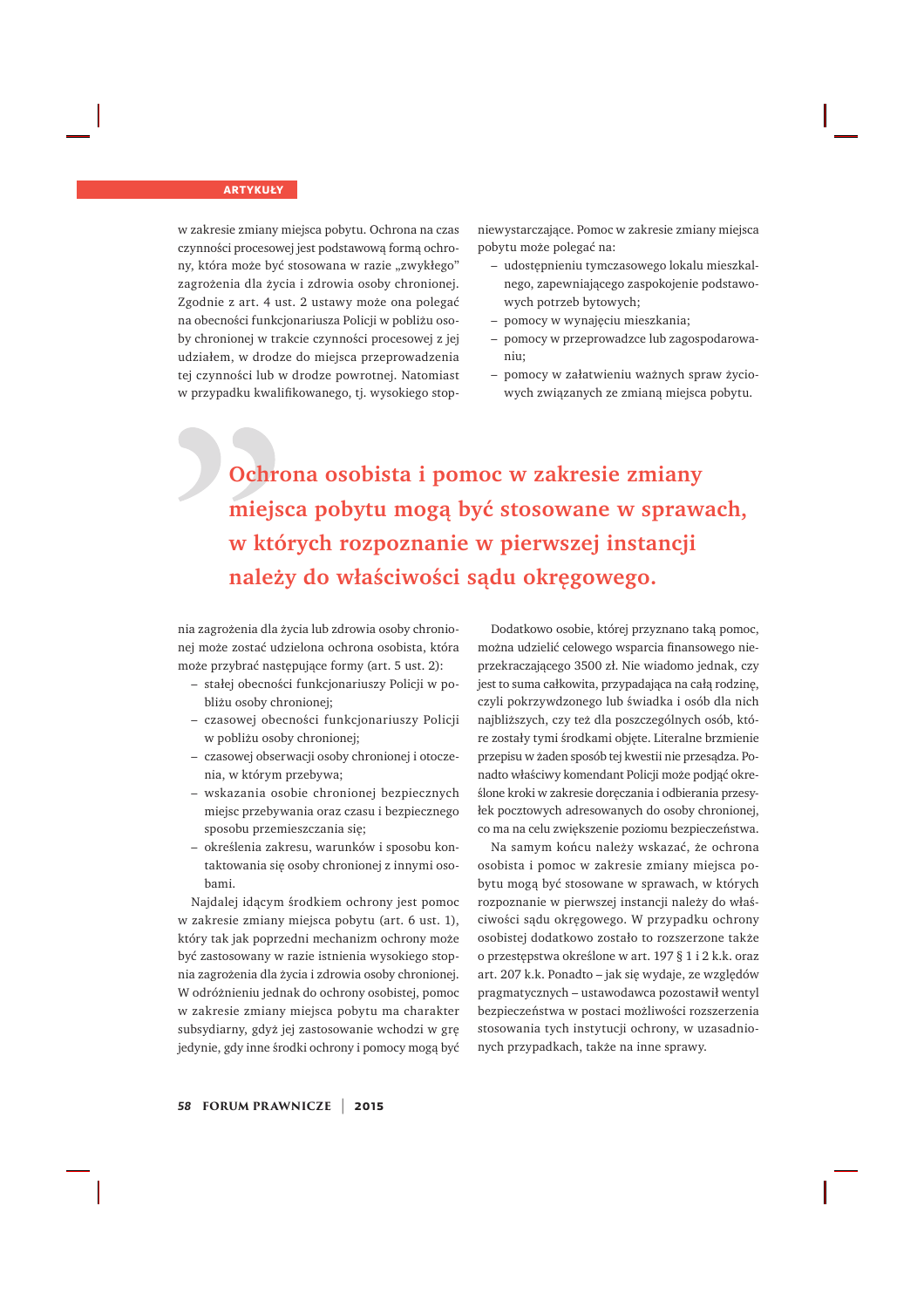#### **4. Pomoc psychologiczna**

Ustawa wprowadza także dodatkowy mechanizm pomocy dla pokrzywdzonego, świadka oraz osób dla nich najbliższych w postaci pomocy psychologicznej. Może ona zostać udzielona w przypadku zagrożenia dla zdrowia psychicznego wymienionych wyżej podmiotów. Jak się wydaje, ta forma pomocy ma charakter samodzielny i nie jest uzależniona od objęcia pokrzywdzonego lub świadka którymś ze środków ochrony i pomocy wymienionych w art. 3 ustawy<sup>24</sup>. Możliwe jest zatem objęcie każdego pokrzywdzonego i świadka pomocą psychologiczną w razie wystąpienia zagrożenia dla zdrowia psychicznego. Nie powinno ulegać wątpliwości, że owo zagrożenie powinno mieć związek z zarzucanym oskarżonemu przestępstwem. Ustawodawca jednak nie wprowadził takiego wymogu, co rodzi pewnego rodzaju wątpliwości co do zakresu tej formy pomocy. Zbyt szerokie jej stosowanie mogłoby prowadzić do wypaczenia istoty tej instytucji. Z drugiej jednak strony możliwe bedzie udzielenie pomocy psychologicznej w przypadku zagrożenia dla zdrowia psychicznego określonych podmiotów, które powstało w wyniku działań organów wymiaru sprawiedliwości, np. na skutek zbyt długiego prowadzenia postępowania przygotowawczego. Pomoc psychologiczna, w przeciwieństwie do pozostałych środków ochrony i pomocy, ma być udzielana przez podmioty, które otrzymały na ten cel dotację z Funduszu Pomocy Pokrzywdzonym oraz Pomocy Postpenitencjarnej, lub inne podmioty świadczące pomoc psychologiczną. O możliwości uzyskania takiej pomocy pokrzywdzonego lub świadka informuje organ prowadzący czynności operacyjno-rozpoznawcze albo postępowanie sprawdzające lub postępowanie przygotowawcze, albo sąd. Uzyskanie wiedzy o takiej formie pomocy zostało zagwarantowane dzięki zmianie przepisu art. 300 § 2 i 3 k.p.k., który reguluje zakres informacji przekazywanej – odpowiednio – pokrzywdzonemu i świadkowi<sup>25</sup>. Po złożeniu wniosku przez uprawnioną jednostkę organ albo sąd wzywa podmiot świadczący pomoc psychologiczna do jej udzielenia w terminie 14 dni.

#### **5. Zakres temporalny stosowania środków** *ochrony i pomocy*

Wszystkie środki ochrony i pomocy, zgodnie z art. 1 ust. 2 ustawy, mogą być stosowane jeszcze przed wszczęciem postępowania karnego, jeżeli zagrożenie dla życia lub zdrowia ujawni się w toku podjętych czynności operacyjno-rozpoznawczych lub postępowania sprawdzającego, o którym mowa w art. 307 k.p.k. Jest to interesujące rozwiązanie, które - jak się wydaje - ma charakter lex specialis względem poszczególnych przepisów regulujących stosowanie środków pomocy i ochrony. W pierwszej kolejności trzeba wskazać, że w myśl art. 3 ust. 1 pkt 1 podstawowym środkiem ochrony i pomocy jest ochrona na czas czynności procesowej. Niemniej ani czynności operacyjno-rozpoznawcze, ani czynności sprawdzające nie mają charakteru czynności procesowych<sup>26</sup>. Są one podejmowane jeszcze przed wszczęciem postępowania karnego, w celu pozyskania informacji o tym, czy doszło do popełnienia czynu zabronionego, względnie do zweryfikowania danych zamieszczonych w zawiadomieniu o jego popełnieniu<sup>27</sup>. W związku z powyższym, w przypadku wskazanym w art. 1 ust. 2 ustawy będziemy mieli do czynienia z ochroną na czas konkretnych czynności w ramach czynności operacyjno-rozpoznawczych albo postępowania sprawdzającego. Inna wykładnia prowadziłaby do znacznego zawężenia możliwości stosowania ochrony przed wszczęciem właściwego postępowania. Jest to szczególnie istotne, zwłaszcza jeżeli weźmie się pod uwagę, że pozostałe formy ochrony mają o wiele dalej idący charakter. Jak już wspomniano, ochrona osobista i pomoc w zakresie zmiany miejsca zamieszkania, co do zasady, moga być stosowane w sprawach, którvch rozpoznanie w pierwszej instancji należy do właściwości sądu okręgowego. Jednakże na etapie

<sup>24</sup> E. Bieńkowska, Wokół projektu..., dz. cyt., s. 42. Jednocześnie warto zauważyć, że w art. 10 ustawy mowa jest o pokrzywdzonym lub świadku, nie zaś o "osobie chronionej", co sugeruje samodzielny charakter pomocy psychologicznej.

<sup>25</sup> E. Bieńkowska, Nowe środki..., dz. cyt., s. 17.

<sup>26</sup> T. Grzegorczyk, J. Tylman, Polskie postępowanie karne, Warszawa 2011. s. 399 i n.

<sup>27</sup> A. Posytek, Wartość dowodowa czynności operacyjno-rozpoznawczych, "Prokuratura i Prawo" 2011, nr 3, s. 24.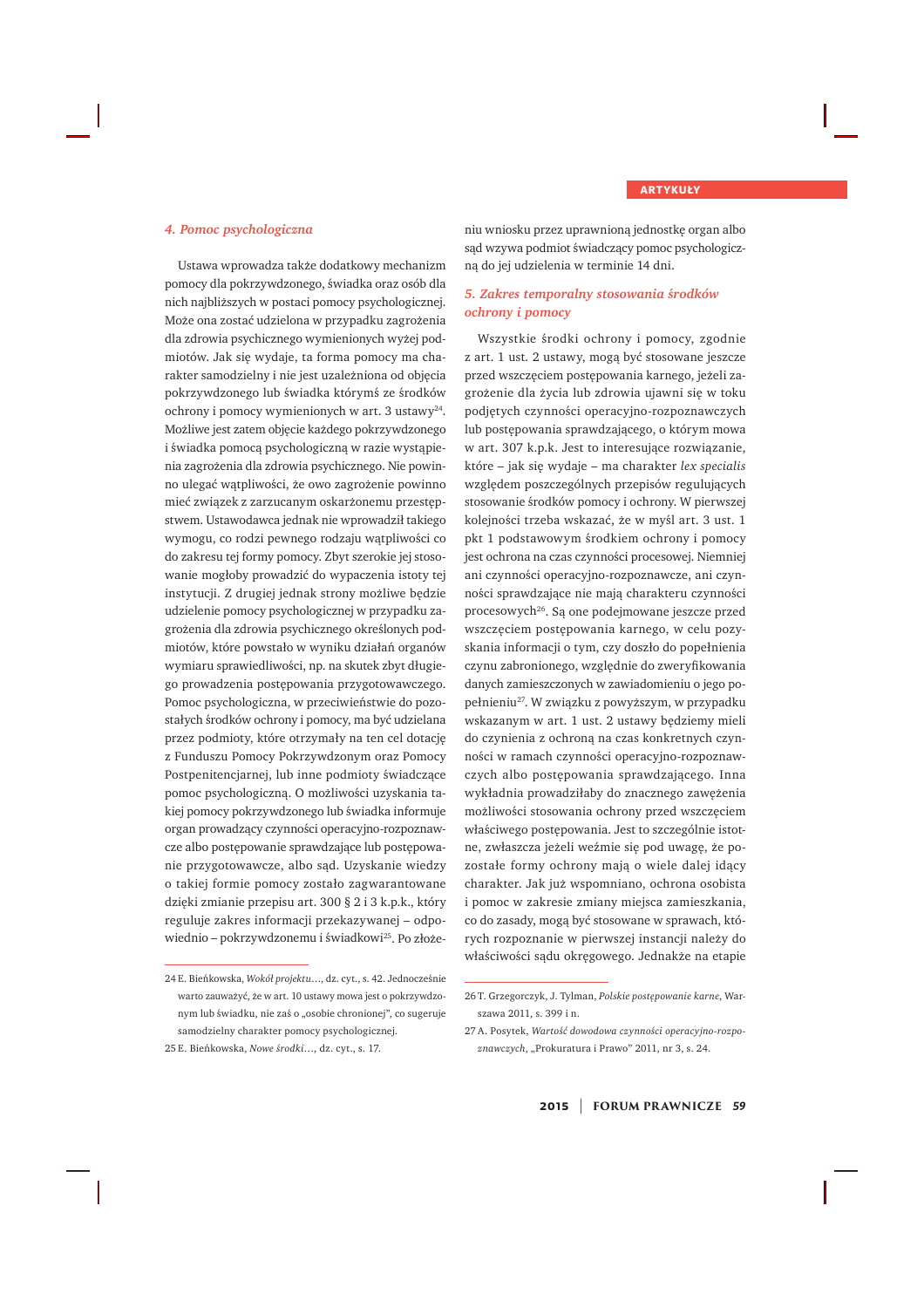czynności operacyjno-rozpoznawczych, a często także i postępowania sprawdzającego, jednoznaczne określenie przyszłej kwalifikacji prawnej czynu iest wrecz niemożliwe. Trzeba także pamietać, że podjecie czynności operacyjno-rozpoznawczych nie zawsze doprowadzi do wszczęcia postępowania karnego. Wszystko to sprawia, że sięganie po ochronę osobistą oraz pomoc w zakresie zmiany miejsca pobytu powinno mieć charakter wyjątkowy, ograniczony do najbardziej ekstremalnych przypadków. W tego rodzaju sytuacjach czynności operacyjno--rozpoznawcze, jak i postępowanie sprawdzające, powinny być już w końcowej fazie, pozwalając stwierdzić z dużą dozą pewności zasadność wszczęcia postępowania karnego.

Równie problematyczna jest próba określenie momentu końcowego stosowania środków ochrony i pomocy wprowadzonych omawianą ustawą. Zgodnie z art. 1 ust. 1 ustawy ochrona i pomoc dla pokrzywdzonego i świadka może być przyznana także w związku z zakończonym postępowaniem karnym. Oznacza to, że mechanizmy wprowadzone ustawa mogą być stosowane niejako w dwóch układach. W pierwszym środki ochrony i pomocy stosowane są w czasie trwania postępowania karnego, a także po jego zakończeniu. W drugim potrzeba sięgnięcia po nie ujawni się dopiero po zakończeniu postępowania karnego. Ustawodawca zdecydował się zatem na niezwykle szerokie stosowanie środków ochrony i pomocy. Takie rozwiązanie należy ocenić pozytywnie, gdyż nie prowadzi ono do pozostawienia pokrzywdzonego lub świadka samym sobie po wypełnieniu obowiązków procesowych. Trzeba jednak pamiętać, że po zakończeniu postępowania w zasadzie mogą być stosowane tylko najdalej idace formy ochrony i pomocy, tj. ochrona osobista i pomoc w zakresie zmiany miejsca pobytu. Z oczywistych względów odpada potrzeba ochrony na czas czynności procesowych. Czy zatem został określony jakiś moment końcowy stosowania przepisów ustawy? Analiza omawianego aktu normatywnego wskazuje, że ustawodawca zrezygnował z jednoznacznego wskazania, na poziomie normatywnym, chwili wygaśnięcia stosowania środków ochrony i pomocy. Decyzja ta każdorazowo będzie należeć do podmiotu odpowiedzialnego za praktyczne wdrażanie

tych instytucji, a więc właściwego komendanta wojewódzkiego Policji. W myśl art. 16 ust. 1 ustawy środki ochrony i pomocy stosuje się na czas oznaczony, z możliwościa przedłużenia ich stosowania na dalszy czas oznaczony (art. 16 ust. 2 ustawy). Oznacza to, że to właściwy komendant wojewódzki Policji po uwzględnieniu wszelkich okoliczności podejmie decyzję o przedłużeniu stosowania środków ochrony i pomocy, lub też o ich uchyleniu w razie ustania przesłanek, które uzasadniały ich udzielenie (art. 17 ust. 1 pkt 1 ustawy). W ten sposób ochrona i pomoc mogą być udzielane tak długo, jak wymagają tego konkretne okoliczności, co zwiększa szansę na efektywne realizowanie założeń ustawy.

#### **5. Procedura przyznania środków ochrony** *i pomocy*

Podmiotem odpowiedzialnym za realizację analizowanej ustawy – zgodnie z jej art. 3 ust.  $2$  – jest komendant wojewódzki Policji, w którego okręgu mają miejsce pobytu pokrzywdzony, świadek lub osoby im najbliższe. To do jego zadań należy udzielanie środków ochrony i pomocy, ich właściwa modyfikacja, wyznaczenie jednostki Policji właściwej do wykonywania zarządzeń wydanych w związku z udzieleniem ochrony i pomocy, a także ich uchylanie. W komendach wojewódzkich Policji – w celu usprawnienia pracy komendantów – powołano koordynatorów do spraw ochrony i pomocy dla pokrzywdzonego i świadka. Do ich zadań według art. 11 ust. 2 ustawy należy:

- zapewnienie współdziałania jednostek Policji w zakresie stosowania środków ochrony i pomocy;
- przekazywanie jednostkom Policji informacji o podmiotach udzielających pomocy psychologicznej:
- przekazywanie Ministrowi Sprawiedliwości posiadanych informacji o odmowie świadczenia pomocy psychologicznej przez podmiot, który otrzymał na ten cel dotację z Funduszu Pomocy Pokrzywdzonym oraz Pomocy Postpenitencjarnej.

Ponadto koordynatorzy powinni być na bieżąco informowani o ujawnionych zagrożeniach dla życia lub zdrowia pokrzywdzonego, świadka lub osób dla

*<sup>60</sup>* **FORUM PR AWNICZE** | **2015**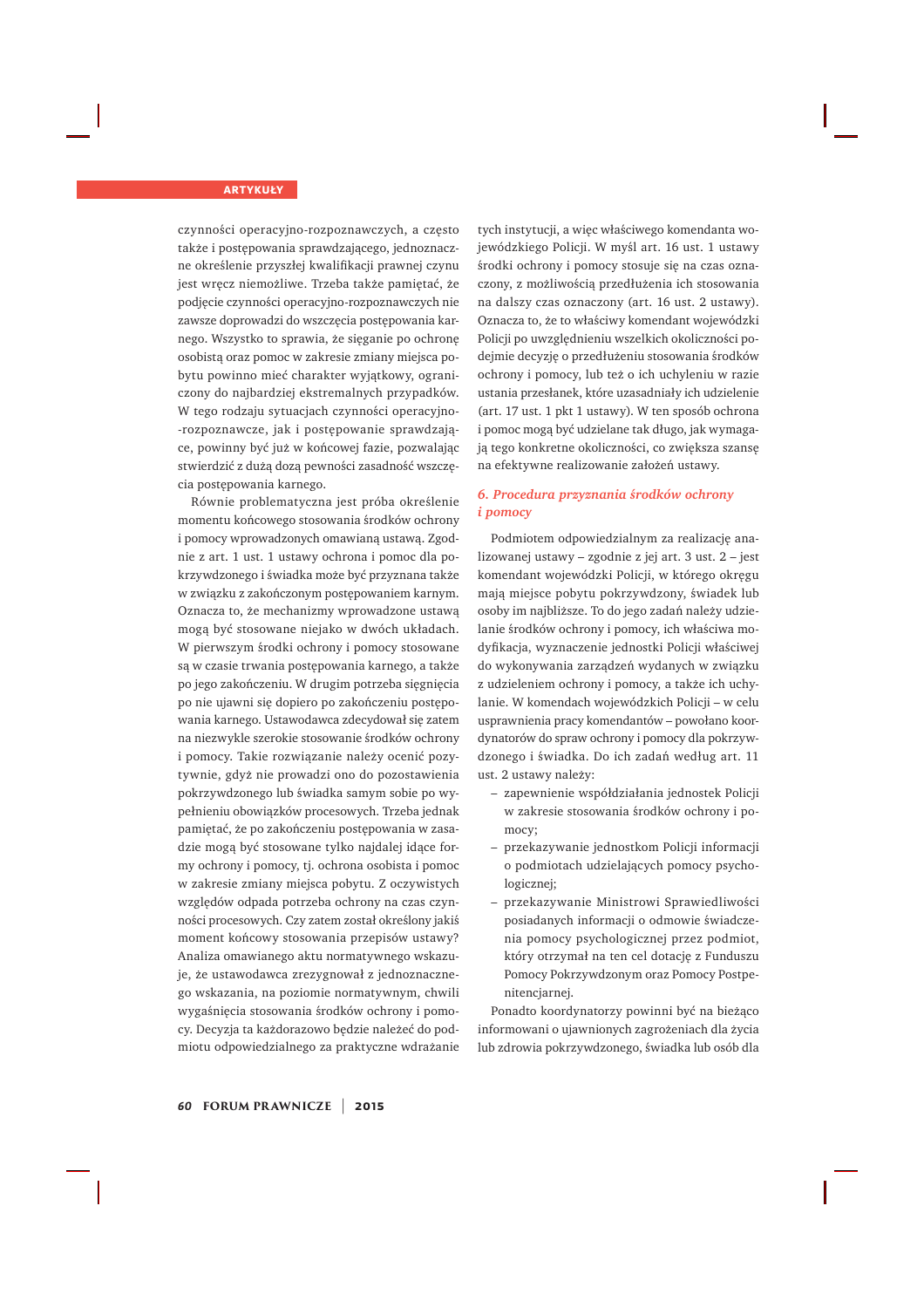nich najbliższych, a także o odmowie udzielenia pomocy psychologicznej przez zobowiązane podmioty.

System ochrony i pomocy ma charakter wnioskowy, tj. pokrzywdzony lub świadek musza złożyć pisemny wniosek, w którym wskażą okoliczności uzasadniające udzielenie ochrony i pomocy. Ustawa przewiduje także możliwość złożenia wniosku przez organ prowadzący postępowanie, jednakże w takim wypadku musi to nastąpić po uzyskaniu zgody pokrzywdzonego lub świadka. Komendant wojewódz-

pliwości<sup>28</sup>. Zgodnie z art. 13 ust. 2 ustawy właściwy komendant Policji jest zobowiązany do ich przedstawienia osobom podlegającym ochronie. Niejasny jest natomiast zapis dotyczący wykonywania obowiązków przez osobę chronioną, które ciążą na niej z mocy ustawy oraz wynikają z prawomocnych orzeczeń i decyzji. Zagadnienie to dotyczy jedynie osób, którym udzielono pomocy w zakresie zmiany miejsca pobytu. Nie wiadomo jednak, jakie obowiązki mogą wynikać z prawomocnych orzeczeń

Podmiotem odpowiedzialnym za realizację analizowanej ustawy – zgodnie z jej art. 3 ust. 2 – jest komendant wojewódzki Policji, w którego okręgu mają miejsce pobytu pokrzywdzony, świadek lub osoby im najbliższe.

ki Policji podejmuje decyzję, w formie zarządzenia, w terminie 14 dni od złożenia wniosku. Na powyższe zarządzenie zażalenie nie przysługuje. Możliwe jest wprawdzie złożenie wniosku o ponowne rozpatrzenie sprawy, ale będzie on rozpoznany tylko wtedy, gdy ujawnione zostaną nowe okoliczności. Ustawa w żaden sposób nie precyzuje kwestii, których te nowe okoliczności mają dotyczyć, a więc lege *non distinguente* mogą one wskazywać na wszelkie zagadnienia związane ze sprawą, w szczególności właściwości i warunki osobiste pokrzywdzonego lub świadka, związek ze sprawą, rodzaj, sposób i okoliczności popełnienia czynu oraz motywację sprawcy (art. 2 ustawy).

Warunkiem przyznania ochrony jest dodatkowo złożenie pisemnego zobowiązania, przez każdą pełnoletnią osobę podlegającą ochronie, do przestrzegania zasad i zaleceń w zakresie udzielonej ochrony i pomocy oraz do wykonywania obowiązków ciążących na niej z mocy ustawy oraz wynikających z prawomocnych orzeczeń i decyzji. Kwestia przestrzegania zasad i zaleceń nie budzi większych wati decyzji w tym zakresie. Niewątpliwie kwestia ta wymaga doprecyzowania. Od tych kwestii należy odróżnić obowiązek przekazywania informacji niezbędnych do prawidłowej realizacji środków ochrony i pomocy. Spoczywa on na osobie, której udzielono ochrony osobistej lub pomocy w zakresie zmiany miejsca pobytu. Dotyczy on w szczególności kontaktów rodzinnych i towarzyskich, stanu majątkowego, a także stanu zdrowia. Interesującym rozwiązaniem jest możliwość poddania osoby chronionej – zgodnie z art. 3 ust. 2 ustawy dotyczy to także osoby najbliższej – za jej zgodą, badaniu psychologicznemu. W uzasadnieniu projektu ustawy wskazano, że powyższe rozwiązanie ma na celu zapewnienie optymalnego poziomu ochrony i jest niezbędne dla jej prawidłowej realizacji<sup>29</sup>. Trzeba jed-

29 Uzasadnienie..., cyt. wyżej, s. 14.

<sup>28</sup> Należy jednak odnotować, że na chwilę obecną, tj. 26 listopada 2015 r., blisko osiem miesięcy po wejściu w życie ustawy, nie ma jeszcze gotowych zaleceń i zasad, o których mowa w tym przepisie.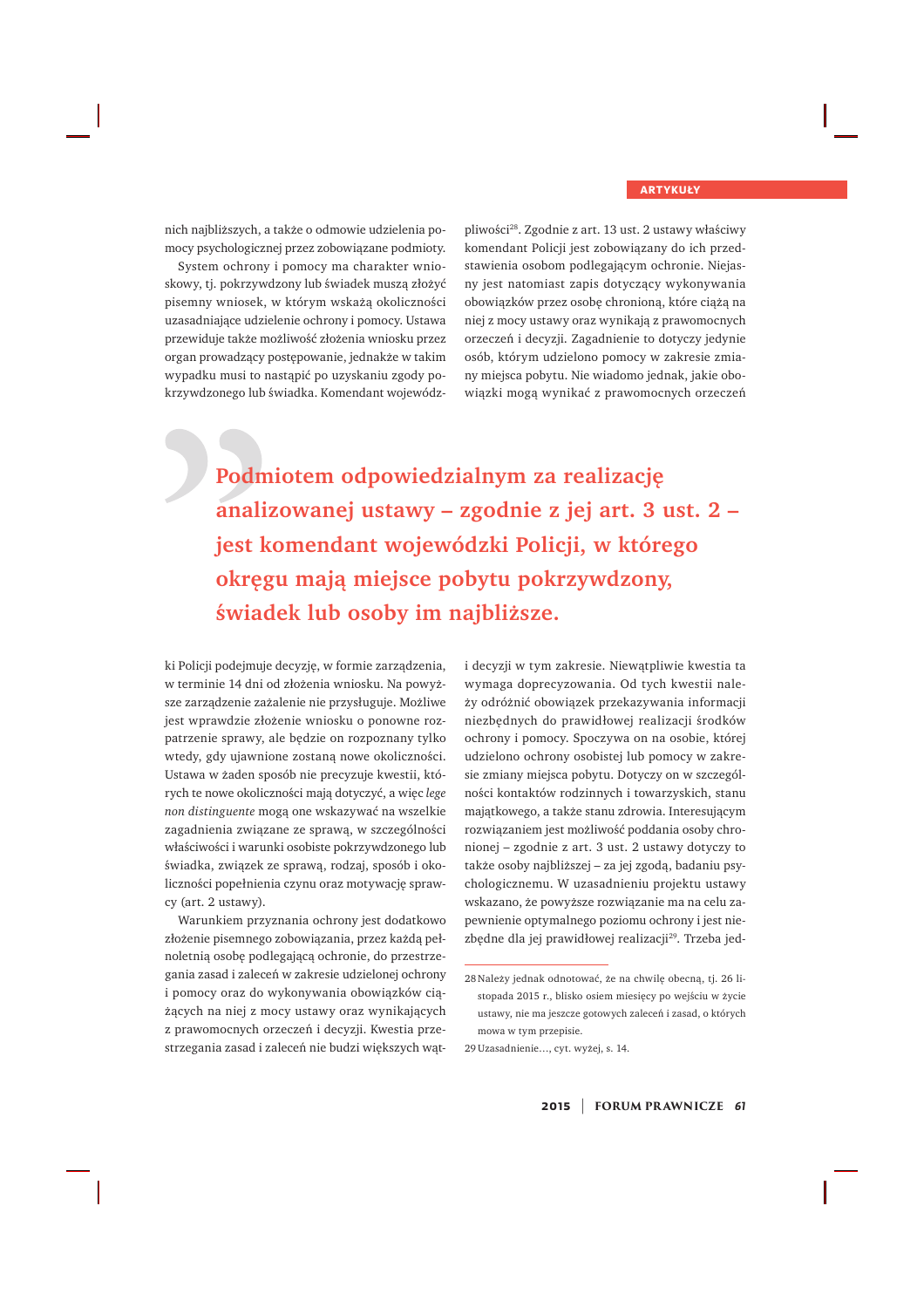nak podkreślić, że odmowa poddania się badaniom psychologicznym nie rodzi żadnych negatywnych konsekwencji, nie jest to także podstawa do uchylenia udzielanej ochrony lub pomocy. W związku z powyższym wprowadzenie tej regulacji budzi uzasadnione watpliwości.

Poza procedurą uruchomienia mechanizmu ochrony i pomocy ustawa określa także przesłanki jego uchylenia. Zostały one uregulowane w dwóch grupach, tj. przesłanki o charakterze obligatoryjnym i przesłanki o charakterze fakultatywnym. Zgodnie z art. 17 ust. 1 ustawy komendant Policji, który wydał zarządzenie w przedmiocie środków ochrony i pomocy, uchyla te środki, jeżeli:

- ustały przesłanki, które uzasadniały ich udzielenie;
- osoba chroniona bezpodstawnie uchyliła się od złożenia zeznań w toku postępowania, w związku z którym udzielono jej środka ochrony i pomocy:
- osoba chroniona pomimo wezwania nie złożyła pisemnego zobowiazania dotyczącego przestrzegania zasad i zaleceń w zakresie udzielonej ochrony i pomocy oraz wykonywania obowiązków ciążących na niej z mocy ustawy oraz wynikających z prawomocnych orzeczeń i decvzii:
- osoba chroniona złożyła wniosek o ich uchylenie.

Wskazane powyżej przesłanki mają charakter obligatoryjny, co oznacza, że właściwy komendant wojewódzki Policji nie ma wyboru i w razie stwierdzenia ich zaistnienia jest obowiązany uchylić zarządzenie w przedmiocie udzielenia środków pomocy i ochrony. Należy zaakcentować, że bezpodstawne uchylenie się od złożenia zeznań wchodzi w grę jedynie w przypadku, gdy środki ochrony i pomocy zostały zastosowane w toczącym się już postępowaniu. Warto w tym miejscu zwrócić uwagę także na przesłankę niezłożenia pisemnego zobowiązania. Jest to przypadek szczególny, albowiem w takiej sytuacji uchylenie następuje po wydaniu zarządzenia w przedmiocie udzielenia środków ochrony i pomocy, a przed rozpoczęciem jego wykonania. Oznacza to, że w ramach procedury wykonania zarządzenia komendanta Policji, które podlega natychmiastowemu wykonaniu na podstawie art. 12 ust. 3 in fine ustawy, można wyróżnić etap wstępny, polegający na weryfikacji spełnienia wszelkich wymogów formalnych pozwalających na rozpoczecie stosowania ochrony i pomocy. W przeciwnym wypadku stosowanie ochrony i pomocy musiałoby zostać przerwane z powodu niespełnienia określonych elementów formalnych, co byłoby rozwiązaniem niepraktycznym, a już na pewno kosztownym.

Z kolei do przesłanek o charakterze fakultatywnym ustawa zalicza:

- wydanie postanowienia o przedstawieniu osobie chronionej zarzutów złożenia fałszywych zeznań w toku postępowania, w związku z którymi udzielono jej środków ochrony i pomocy;
- umyślne wprowadzenie w błąd przez osobę chronioną lub zatajenie przez nią istotnych informacji co do okoliczności, w związku z którymi udzielono jej środków ochrony i pomocy;
- nieprzestrzeganie przez osobę chronioną zasad lub zaleceń w zakresie udzielonych środków ochrony i pomocy;
- korzystanie przez osobę chronioną ze środków ochrony i pomocy niezgodnie z ich przeznaczeniem.

Bliższe przyjrzenie się tym przesłankom rodzi szereg wątpliwości. Przede wszystkim niezrozumiała jest możliwość uchylenia środków ochrony i pomocy jedynie na podstawie postanowienia o przedstawieniu zarzutów złożenia fałszywych zeznań. Niewątpliwie fakt, że osoba zeznała nieprawdę, powinien skutkować natychmiastowym wstrzymaniem stosowania środków ochrony i pomocy, jednakże powinno to nastepować dopiero po stwierdzeniu tego faktu prawomocnym wyrokiem sadu karnego<sup>30</sup>. Nie

 $30$ Podobne rozwiązanie funkcjonuje na gruncie ustawy o świadku koronnym, która stanowiła inspirację dla twórców ustawy o ochronie i pomocy dla pokrzywdzonego i świadka, jednakże ograniczono się tam jedynie do stwierdzenia "świadek koronny w toku postepowania zeznał nieprawde lub zataił prawde co do istotnych okoliczności sprawy albo odmówił zeznań przed sądem". W praktyce doprowadziło to do dyskusji na temat tego, czy fakt złożenia nieprawdziwych zeznań musi zostać stwierdzony prawomocnym wyrokiem. Zob. M. Gabriel-Weglowski, Ustawa o świadku koronnym.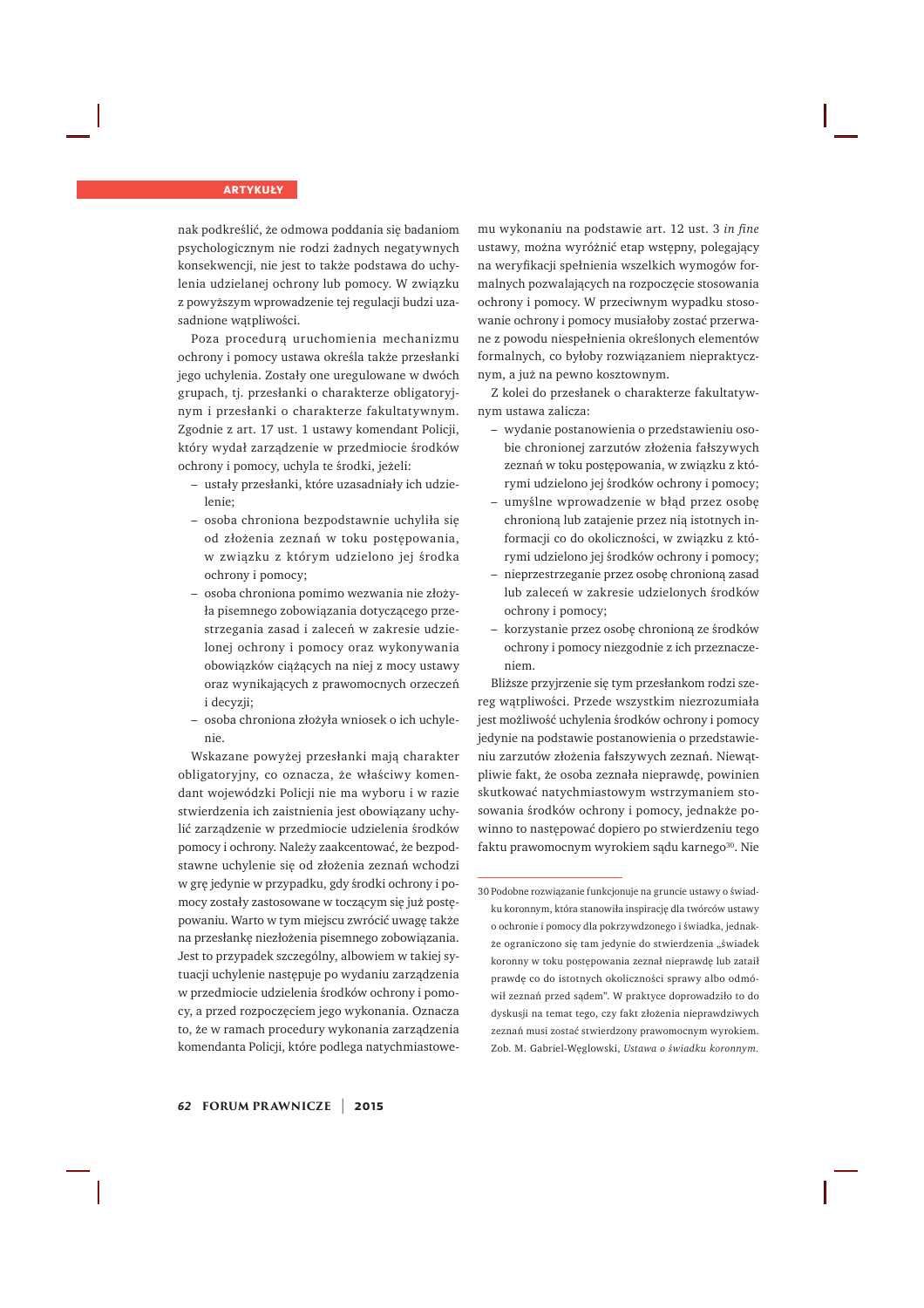bez znaczenia pozostaje tutaj fakt obowiązywania konstytucyjnie umocowanej zasady domniemania niewinności (art. 42 ust. 1 Konstytucji RP). W razie stwierdzenia takiej okoliczności uchylenie środków z 27 września 2013 r. przestępstwo składania fałszywych zeznań zostało wykreślone z katalogu spraw, w których nie prowadzi się dochodzenia. Oznacza to zatem, że od 1 lipca 2015 r., a więc od dnia wej-

Konsekwencje związane z uchyleniem stosowania środków ochrony i pomocy są na tyle poważne, że nie można decyzji opartej o tę przesłankę pozostawiać całkowicie w zakresie dyskrecjonalności organów Policji.

ochrony i pomocy powinno mieć charakter obligatoryjny, a nie jedynie fakultatywny. Nie przekonuje przy tym argumentacja, że oczekiwanie na prawomocny wyrok prowadziłoby do opóźnienia właściwej reakcji. Konsekwencje związane z uchyleniem stosowania środków ochrony i pomocy są na tyle poważne, że nie można decyzji opartej o tę przesłankę pozostawiać całkowicie w zakresie dyskrecjonalności organów Policji. Natomiast de lege lata możemy mieć do czynienia z sytuacją, w której pomimo prawomocnego skazania osoby za składanie fałszywych zeznań nadal będą wobec niej stosowane środki ochrony i pomocy. Ustawodawca nie przewidział bowiem obligatoryjnego uchylenia zarządzenia w przedmiocie stosowania środków ochrony i pomocy w razie skazania za przestępstwo określone w art. 233 k.k. Natomiast, co najbardziej kuriozalne, ustawa nie uwzględniła faktu nowelizacji art. 325b § 2 k.p.k. W obowiązującym przed nowelizacją stanie prawnym przepis ten wyłączał możliwość prowadzenia dochodzenia w sprawach enumeratywnie w nim wyliczonych, w tym i w sprawach o przestępstwo określone w art. 233 § 1 i 4 k.k. Jednakże na skutek nowelizacji kodeksu postępowania karnego

ścia nowelizacji w życie, w sprawach o przestępstwo z art. 233 § 1 i 4 k.k. możliwe jest prowadzenie dochodzenia. Natomiast – co istotne – w dochodzeniu zgodnie z art. 325g § 1 k.p.k. nie jest wymagane sporządzenie postanowienia o przedstawieniu zarzutów. W związku z powyższym omawiana przesłanka uchylenia stosowania środków ochrony i pomocy stanie się po prostu martwym zapisem. Taki stan rzeczy jest niedopuszczalny i potrzeba tutaj natychmiastowej reakcji ustawodawcy.

Kontrowersje budzi także przesłanka korzystania ze środków ochrony i z pomocy niezgodnie z ich przeznaczeniem. Nie bardzo bowiem wiadomo, w jaki sposób pokrzywdzony lub świadek mieliby korzystać z tych środków w sposób niezgodny z ich przeznaczeniem. Kwestia ta niewątpliwe wymaga doprecyzowania.

#### *Krytyka*

Ustawa o ochronie i pomocy dla pokrzywdzonego i świadka niewatpliwie stanowi nowość w polskim systemie prawnym. Idea zwiększenia stopnia ochrony, zwłaszcza pokrzywdzonego, zasługuje na całkowitą aprobatę. Pojawiają się jednak wątpliwości, czy zaproponowane mechanizmy ochrony i pomocy stanowią oczekiwaną odpowiedź na występujące w praktyce problemy, oraz czy implementacja dyrektywy Parlamentu Europejskiego i Rady 2012/29/UE

*Komentarz*, Warszawa 2011, s. 154 i n.; odmiennie Z. Muras. *Wyjaśnienia oskarżonego w procesie karnym i prawie karnym materialnym*, Warszawa 2010, s. 576 i n.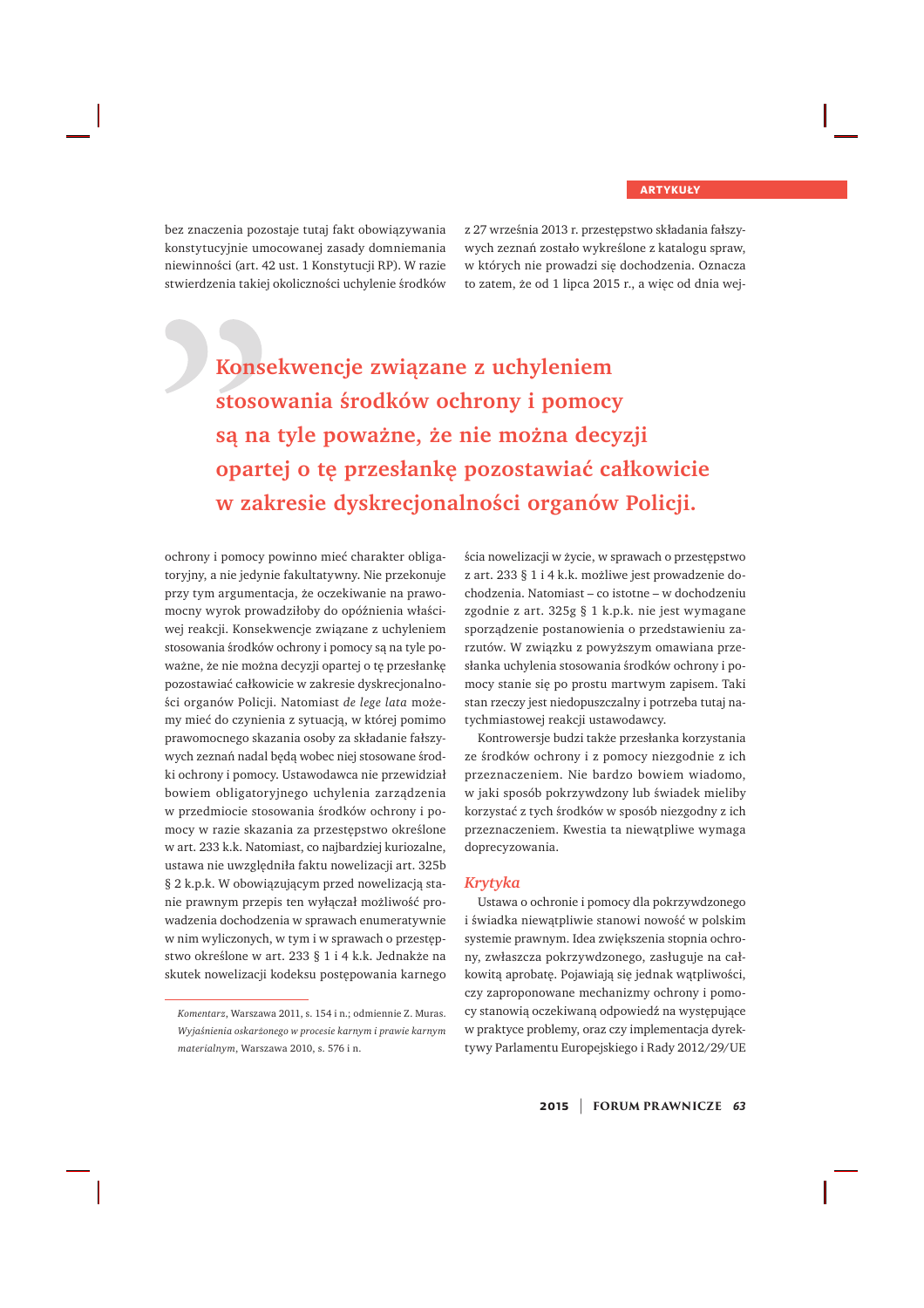została dokonana właściwie. Niestety, pogłębiona analiza rozwiązań zawartych w ustawie wskazuje, że zostały one opracowane w pewnym oderwaniu od realnych potrzeb pokrzywdzonego i świadka, nowelizacji procedury karnej oraz – co martwi szczególnie – istniejącego systemu ochrony ofiary<sup>31</sup>.

Zasadnicze wątpliwości budzi samo podejście ustawodawcy do zagadnienia ochrony pokrzywdzonego i świadka, a przede wszystkim jednakowe potraktowanie dwóch w zasadzie odmiennych uczestników postępowania karnego. Nie ma tu większego znaczenia fakt, że w przypadku pokrzywdzonego

ne podejście do aksjologii ochrony pokrzywdzonego jest niedopuszczalne, stanowi zaprzeczenie wypracowanych z trudem standardów, oznaczając w istocie krok w tył w pojmowaniu pozycji pokrzywdzonego w polskim procesie karnym.

Przechodząc do konkretnych rozwiązań, należy stwierdzić, że zasadnicze wątpliwości budzi powierzenie Policji podejmowania decyzji w przedmiocie udzielenia środków ochrony i pomocy. Komendant wojewódzki Policji nie jest organem, który ma bezpośredni kontakt ze sprawą. Nie ma on zatem podstawowego wyobrażenia o realnych potrzebach

### Zasadnicze wątpliwości budzi powierzenie Policji podejmowania decyzji w przedmiocie **udzielenia środków ochrony i pomocy.**

praktycznie zawsze dochodzi do kumulacji roli procesowej i roli świadka w procesie. Jak słusznie zauważyła Ewa Bieńkowska, "sytuacja pokrzywdzonych występujących w charakterze świadków i pozostałych świadków jest niejednakowa, ponieważ ci pierwsi doznali przestępstwa i z tego powodu obarczeni są balastem wcześniejszych negatywnych przeżyć"<sup>32</sup>. Przyjęcie takiego rozwiązania ma swoje źródło w błędnym pojmowaniu idei ochrony pokrzywdzonego. W uzasadnieniu projektu ustawy można przeczytać, że ochrona udzielana świadkowi (także pokrzywdzonemu) związana jest ściśle ze społeczną użytecznością złożonych przez niego zeznań, które przyczyniają się do realizacji funkcji sprawiedliwościowej procesu karnego, utwierdzają w społeczeństwie przeświadczenie, że prawo działa skutecznie, a osoba winna popełnienia przestępstwa ponosi odpowiedzialność karną. Takie pragmatycz-

pokrzywdzonego lub świadka występujących na gruncie danej sprawy<sup>33</sup>. Wydaje się, że dużo lepszym rozwiązaniem byłoby powierzenie decyzji w przedmiocie udzielenia ochrony i pomocy organom prowadzącym postępowanie karne na poszczególnych etapach, tj. prokuratorowi na etapie postępowania przygotowawczego i sądowi właściwemu do rozpoznania sprawy w I instancji w postępowaniu sądowym. Pozostawałoby to w zgodzie z ogólną rolą i pozycją Policji jako formacji wykonującej polecenia prokuratora i sądu. Warto także przypomnieć, że prokurator na podstawie art. 326 § 1 k.p.k. może objąć nadzorem postępowanie sprawdzające, mógłby zatem podejmować decyzję w przedmiocie przyznania środków ochrony i pomocy jeszcze przed wszczęciem postępowania karnego.

Przechodząc dalej, należy stwierdzić, że kontrowersyjne są także przyjęte środki ochrony i pomocy przewidziane w omawianej ustawie. Wydaje się, że wyróżnienie osobnego środka w postaci ochrony na czas czynności procesowej jest nie do końca przemyślane. Należy wziąć po uwagę, że na miejscu

<sup>31</sup> Zob. Projekt wdrażający postanowienia decyzji ramowej z 15 marca 2001 r. (2001/220/WSiSW) pod nazwą "Sieć Pomocy Ofiarom Przestępstw", http://pokrzywdzeni.gov. pl/ (dostep 21.11.2015).

<sup>32</sup>E. Bieńkowska, Wokół projektu..., dz. cyt., s. 49.

<sup>33</sup> Tamże, s. 47.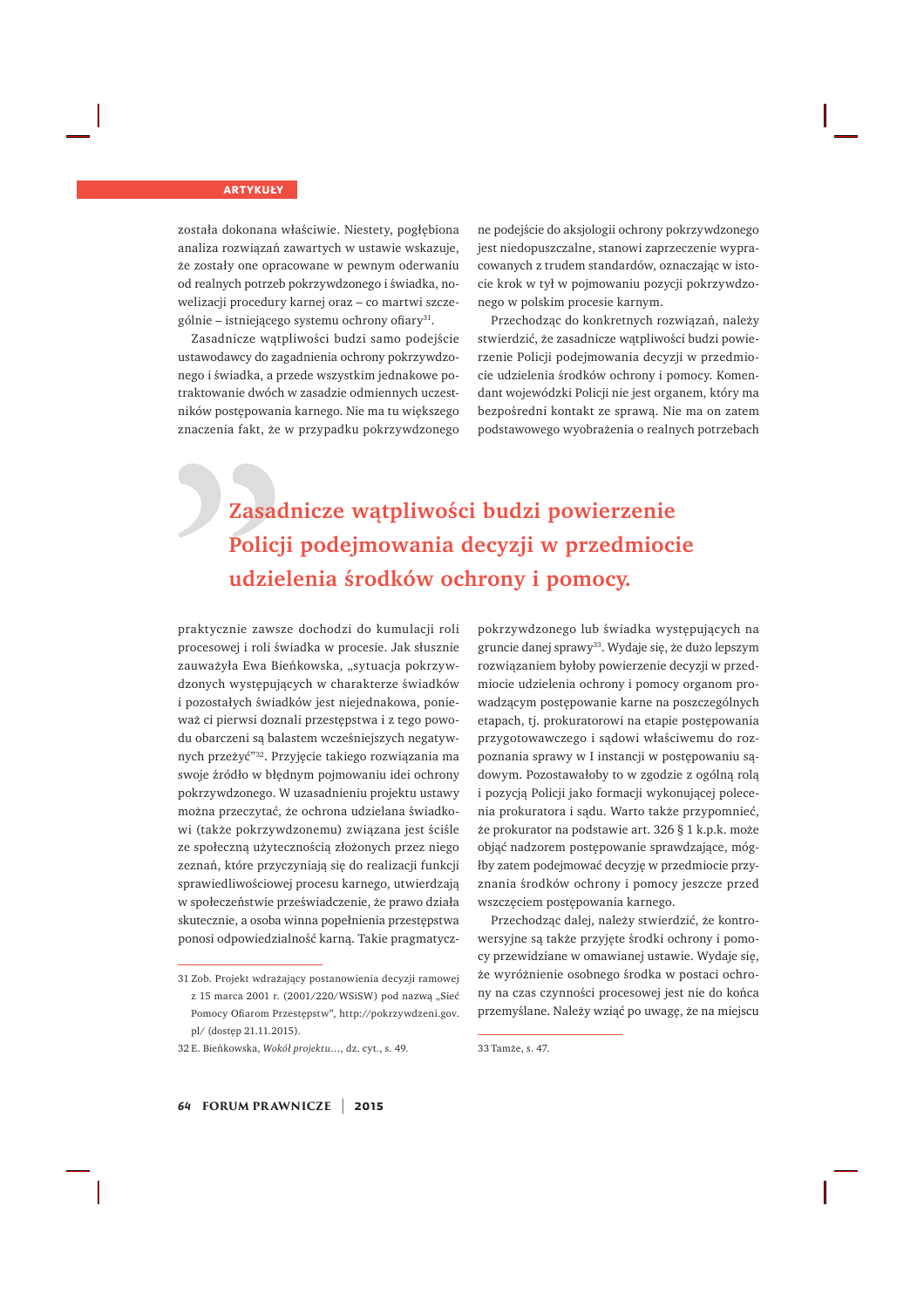przeprowadzania czynności każdorazowo znajduje się przedstawiciel organu procesowego, który jej dokonuje. W związku z powyższym ochrona na czas czynności procesowej powinna ograniczać się raczej do sytuacji wyjatkowych. Ponadto trzeba wziąć pod uwagę, że towarzyszenie w tym czasie pokrzywdzonemu ma na celu przede wszystkim pozytywne oddziaływanie na jego psychikę i przeciwdziałanie tzw. wtórnej wiktymizacji. Dlatego o wiele lepsze byłoby zapewnienie towarzystwa osoby, która posiada fachową wiedzę i doświadczenie z zakresu pomocy i wsparcia ofiarom przestępstw, co pozwoliłoby na zapobiegnięcie tzw. podwójnej wiktymizacji<sup>34</sup>. Doskonale w taką konwencję wpisuje się nowy przepis art. 299a k.p.k., zgodnie z którym podczas czynności z udziałem pokrzywdzonego w postępowaniu przygotowawczym może być obecna osoba przez niego wskazana, jeżeli nie uniemożliwia to przeprowadzenia czynności albo jej w istotny sposób nie utrudnia. Wydaje się, że takie rozwiązanie jest o wiele lepsze od asysty funkcjonariuszy

Osoby, które nie są objęte tą formą pomocy, a które mają dokąd się udać, są pozbawione jakiegokolwiek wsparcia w tym aspekcie. Tymczasem, jak pokazuje praktyka, podjęcie próby przeprowadzki może rodzić poważne niebezpieczeństwo.

Wątpliwości co do kolejnego środka ochrony, tj. ochrony osobistej, mają inny charakter. Pojawia się bowiem pytanie o skuteczność tego rodzaju mechanizmu. Niewątpliwie objęcie pokrzywdzonego i świadka ochrona jest jak najbardziej słusznym rozwiązaniem, a funkcjonariusze Policji są dobrze przygotowani do tego typu działań. Ponadto sama świadomość obecności funkcjonariuszy Policji będzie oddziaływała uspokajająco na pokrzywdzonego lub świadka. Niemniej niejasna pozostaje sfera realizacji poszczególnych form ochrony osobistej, nie wiadomo np., czym będzie różniła się czasowa obecność funkcjonariuszy Policji w pobliżu osoby chronionej od czasowej obserwacji osoby chronionej i otoczenia, w którym ona przebywa. W ten sposób to ofiara musi znosić dodatkowo ingerencje w swo-

### **Zaproponowany system ochrony** i pomocy dla pokrzywdzonego i świadka nie został do końca przemyślany.

Policji, którzy bardzo często nie są odpowiednio przeszkoleni w zakresie postępowania z osobami pokrzywdzonymi, co rodzi określone trudności w kontaktach z ofiarami przestępstw. Z kolei ochrona funkcjonariuszy Policji przydałaby się podczas wielu czynności, które nie mają charakteru czynności procesowych, jak chociażby przeprowadzka pokrzywdzonego z lokalu zajmowanego wspólnie ze sprawcą. Niestety, jest to możliwe dopiero w ramach najdalej idącego środka ochrony i pomocy, tj. pomocy w zakresie zmiany miejsca zamieszkania.

je wolności konstytucyjne, które doznają istotnych ograniczeń w związku z udzieloną ochroną. Należy się zastanowić, czy lepszego skutku nie przyniosłaby obserwacja osoby stanowiącej źródło zagrożenia.

Najwięcej kontrowersji rodzi ostatnia forma ochrony w postaci pomocy w zakresie zmiany miejsca pobytu. Nie ma żadnych wątpliwości, że jest to środek najdalej idacy, a przy tym najbardziej inwazviny. Pomoc w zakresie zmiany miejsca pobytu, tak jak wszystkie środki ochrony i pomocy opisane w ustawie, ma charakter czasowy. W związku z powyższym pojawia się pytanie, co będzie się działo z osobą, której takiej pomocy udzielono. Udostępnienie tymczasowego lokalu mieszkalnego czy samo wynajęcie mieszkania z natury rzeczy ma charak-

**2015** | **FORUM PR AWNICZE** *<sup>65</sup>*

<sup>34</sup> Tego typu sprawami powinni zajmować się przede wszystkim przedstawiciele centrów informacji kryzysowej oraz punktów interwencji kryzysowej.